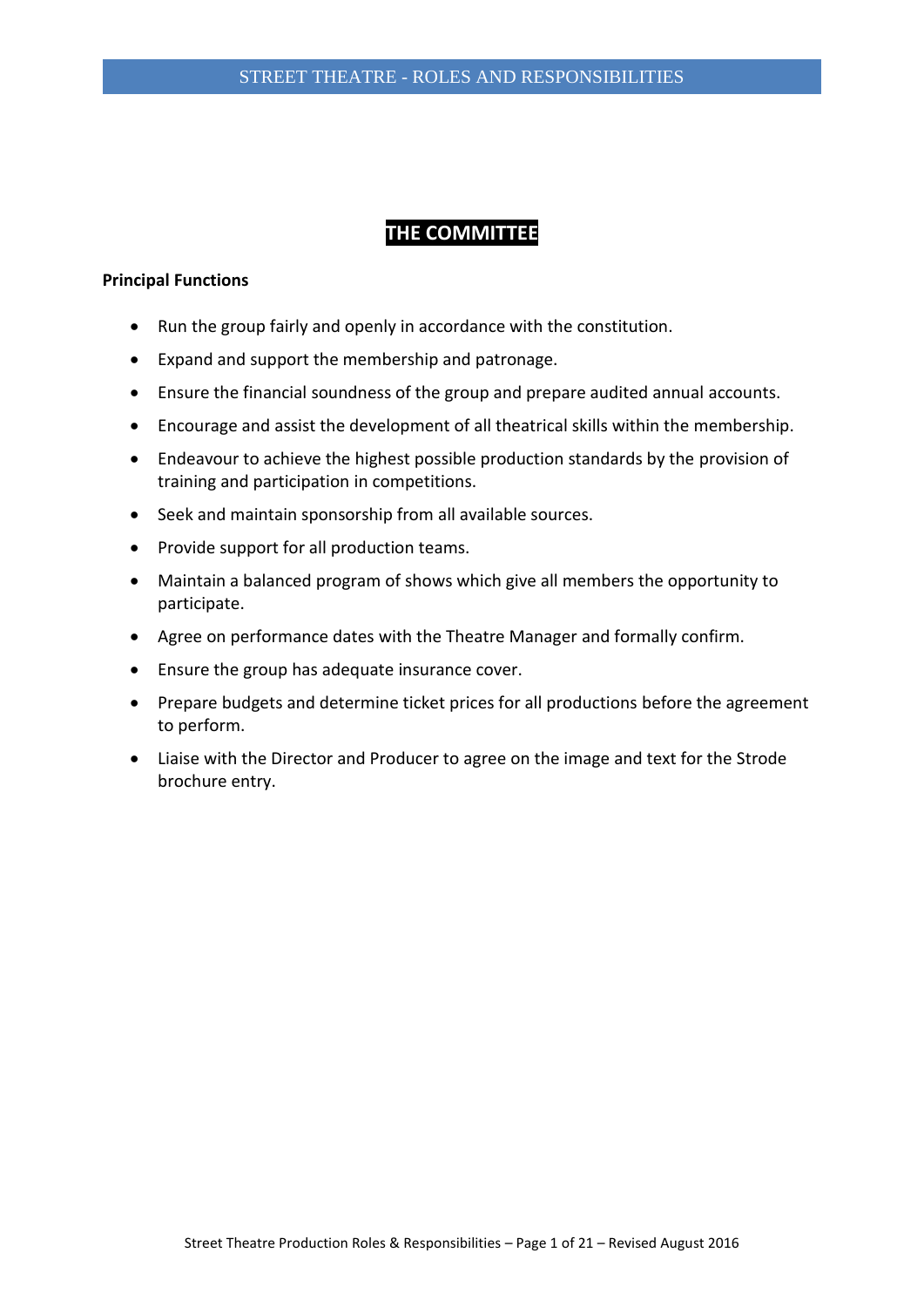# STREET THEATRE - ROLES AND RESPONSIBILITIES

# **DIRECTOR**

# **Principal Functions**

To make a detailed study of the script in order to determine the artistic interpretation and visual impression of the staged performance. This encompasses the movement and delivery of script by the actors, effects created by set design, light, sound, costumes and make-up.

At the point of the proposal of a particular production to the Committee, provide an estimate of ticket sales, costs. This should be prepared with the producer if one has been appointed, or with the assistance of the committee if not.

Although the Director is responsible for the creative impression of the production, he/she is not autonomous and is particularly subject to the input of the show's producer, particularly when the director joins us as a non-member of the committee or is unfamiliar with the processes to be followed regarding the company's processes. The role is carried out on behalf of the committee and membership of Street Theatre. Whilst Directors must endeavour to achieve high standards, it is equally important to make the whole experience enjoyable for all participants. Maintaining a high level of morale is essential to meeting this objective.

# **Tasks**

In conjunction with the producer, arrange the following:

- Sufficient copies of the script for the cast and stage crew.
- Date, place and format of the audition(s).
- Selection of cast.
- An appropriate license to perform the piece, requesting an appropriate method of payment from the Treasurer.
- Rehearsal schedule including booking of venues.
- Deadline for books down date.
- Attendance of Prompt at rehearsals.
- With the agreement of the cast, entrance of play in any competitions.
- Collection of fees from any non-members of Street Theatre.

#### **Notes.**

The Director may wish to cut or amend parts of the script. Where considered appropriate, the licensee(s) agreement must be obtained.

The selection of the cast must be conducted in accordance with Street Theatre's audition guidelines. Specifically, this process requires a fair and open process for every audition hopeful. Pre-casting is not allowed under any circumstances unless specifically approved by the committee.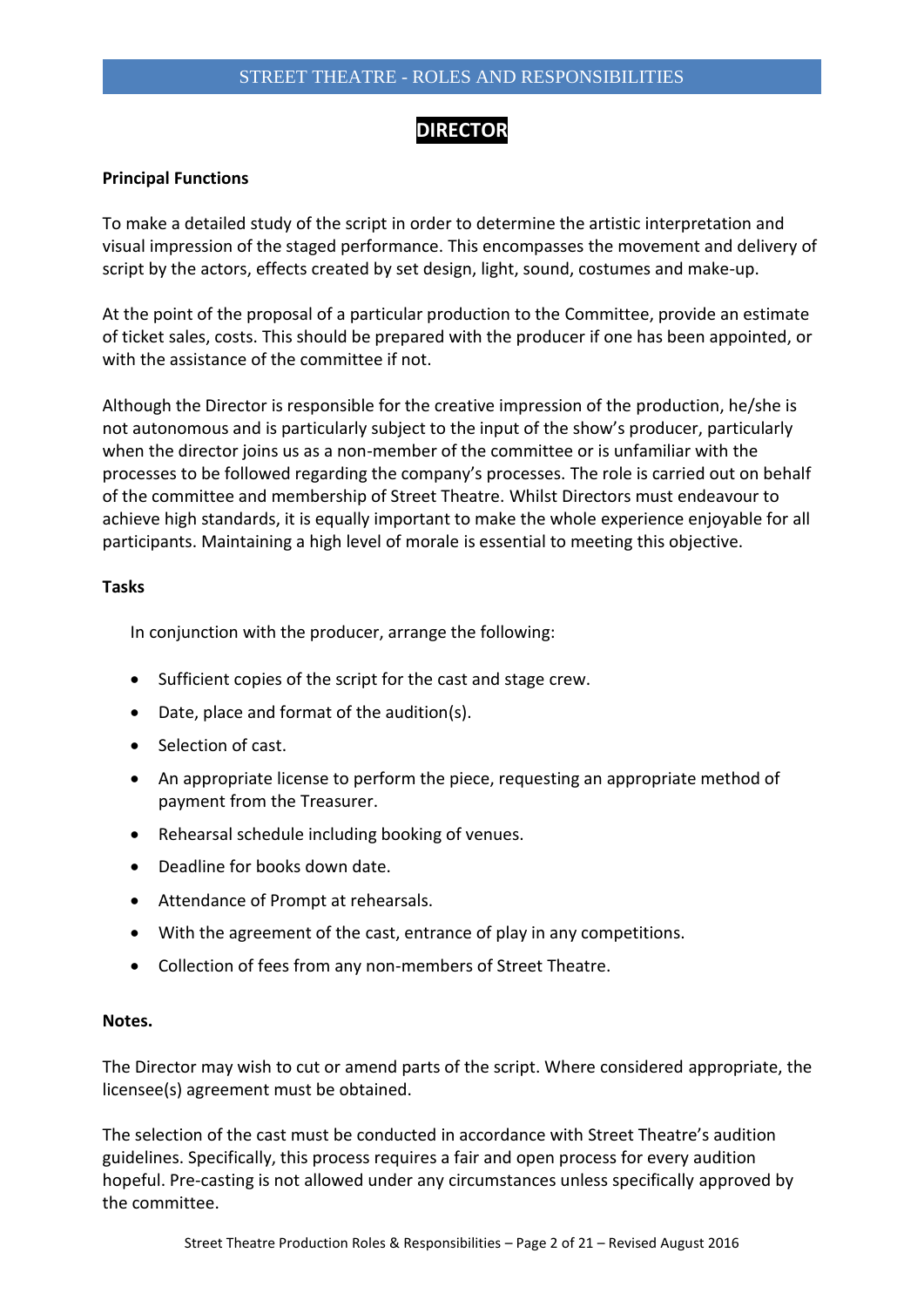Individual responsibilities. In co-operation with the producer and other appropriate crew members:

- Work with the set designer and construction team to agree the set layout in advance of rehearsals for blocking purposes.
- Work with the publicity team to ensure statements and images are in keeping with the feel of the intended performance.
- Give a clear explanation of his/her vision of the play to enable the set, lighting, sound, costumes and make-up team so they can formulate their designs.
- Prepare lists of all properties and furniture requirements.
- Conduct a number of rehearsals. In general, the following objectives need to be achieved during rehearsals:
	- o Describe the various characters in detail.
	- $\circ$  Paint a mental picture of the set design for the cast to gain an appreciation of entrance, exit and furniture positions.
	- o Guide the cast through all entrances, exits, movements, emotional expression and script delivery.
	- o Normally, initial rehearsals will concentrate on general movement of the cast (blocking) and these should be recorded by the Director and/or DSM for later reference.
	- $\circ$  Liaise with the SM, DSM to ensure the correct cueing of all set, light and sound changes/effects.
	- o Liaise with lighting, sound and costume designers to explain required effects.
	- $\circ$  Ensure the cast learn their scripts and are able to work without these in good time before the performance.
	- o At the technical and dress rehearsals, make any final adjustments to lighting, sound, make-up and any other stage effects.

On performance nights, make notes of any critical issues and constructive feedback and pass it to the cast and/or technical team for implementation.

Arrange for competition judges and other any guests to be greeted and welcomed.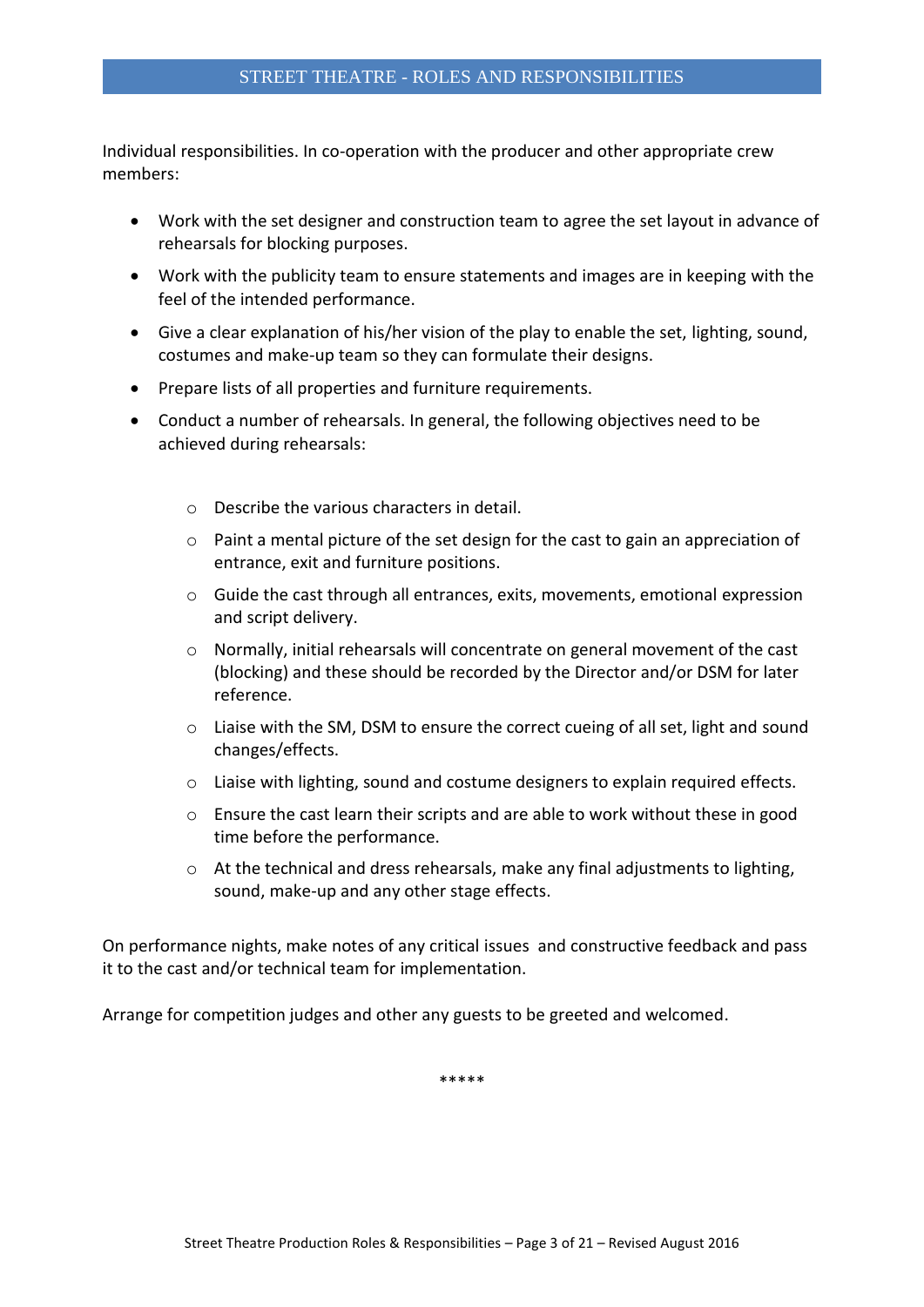# **PRODUCER**

## **Principal Functions**

Responsible for all the non-artistic administrative aspects of a show and ensuring the Director does not have to be concerned with these.

#### **Tasks**

- Have a clear understanding of the script and the Director's vision for the play and attend an appropriate number of rehearsals to facilitate this.
- Keep production costs within the agreed budget.
- Seek and allocate people to the following tasks, set deadlines for their completion and monitor these are met.
- Have a clear understanding of the script and the Director's vision for the play.
- Arrange publicity, covering advertising and program printing.

Arrange provision of, and personnel responsible for:

- o Properties.
- o Furniture.
- o Stage management (Stage Manager, Deputy Stage Manager, Stage and fly crew).
- o Lighting and other electrical requirements.
- o Sound.
- o Make-up.
- o Set design and construction.
- o Prompt.
- o Costumes.
- o Dressers.
- o Patrons' Night.
- o Programme, publicity and dress rehearsal photography.
- Arrange chaperones for any members of the cast under 18 years of age and arrange for separate dressing rooms where necessary.

Continued…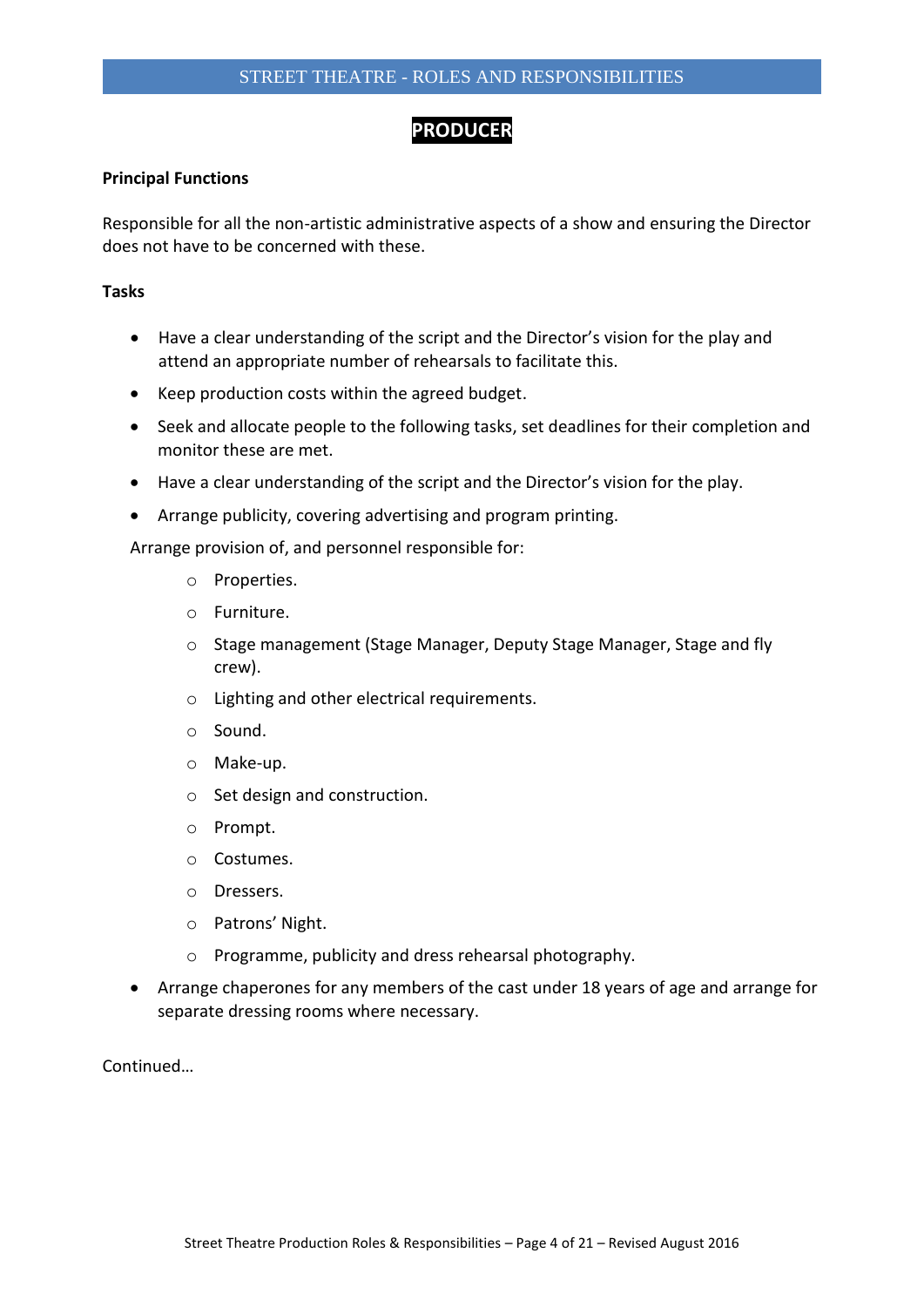#### **Notes**

Where possible, all the above production team should be found as early as possible. In general, preparation of publicity material needs to be started at the same time as rehearsals commence.

- During the first few rehearsals, arrange a meeting of all the production team with the Director to explain his/her vision for the production. Any additional meetings between the Director and the lighting, sound and set designers can then be decided.
- Monitor progress of the production team and resolve any problems. Arrange any meeting between the Director and individual production team members as required and at least one full production team meeting approximately 2/3 weeks before the performance.
- In conjunction with the Director, agree and book rehearsal venues.
- Arrange for any personal props (or substitutes) during the rehearsal stages.
- Gain clearance from the police for the storing of any weaponry props.
- Complete the Theatre booking form making note of any special requirements such as pyrotechnics, stage extensions, pit, piano, smoking during the performances and theatre usage dates or times which are outside the normal allocations.
- Agree with the Theatre staff when the set can be delivered to the dock and installed on stage. Similarly, when it can be dismantled and removed from the dock.
- Formally request the Front-of House manager to provide a FOH team for the performances.
- Completion and submission of any competition entry forms.
- In the week prior to the performance, advise the theatre staff of running times and when and for how long intervals will take place.
- Attend some rehearsals and arrange for appropriate production team members to be present to gain a greater appreciation of lighting, sound, make-up and any other requirements.
- Ensure that any final adjustments made during technical (possibly dress) rehearsals are communicated to all necessary production team members. As a general rule, the Director will normally undertake this.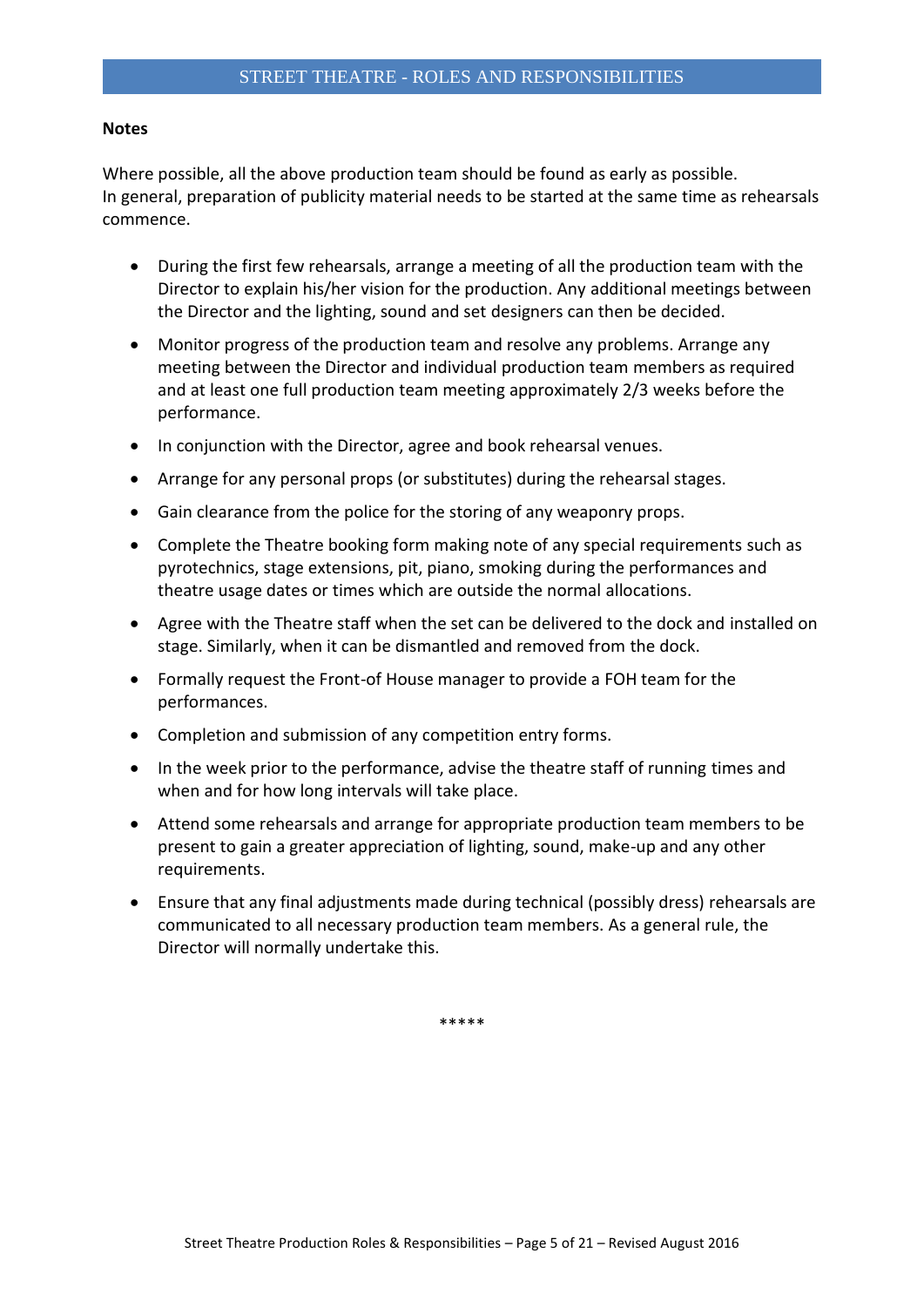# **STAGE MANAGER**

#### **Principal Functions**

To supervise all non-acting activities on the stage and fly floors and ensure all health and safety rules are operated.

The Stage Manager will normally pass responsibility for the control, timing and co-ordination of the show, including the cueing of actors' presence on stage and light and sound cues, to the DSM from the point that the Stage Manager declares "house open", however he or she remains responsible for the smooth running of the show throughout technical rehearsals, dress rehearsals and performances.

#### **Tasks**

#### **Pre Performance nights:**

- Have a clear understanding of the script and the Director's vision for the play and attend an appropriate number of rehearsals to facilitate this.
- Oversee the safe installation of the set on stage and its dismantling after the production.
- Oversee the installation of any hired or bought in technical equipment.
- Organise for the re-arrangement of any stage curtains and borders for masking or performance purposes. These must be returned to their original positions after the show has ended. Note that the Theatre technical staff must always be consulted during both the above activities.
- Ensure all necessary health and safety regulations are met and that cast and crew understand the fire drill by the time of the first Theatre rehearsal.
- Prepare a list of everyone backstage which is placed at the stage door and make sure that each person ticks the list on entering or leaving the back stage area.
- Ensure that all backstage crew fully understand what they will be required to do on performance nights. It is recommended this is carried out before the technical rehearsal but, depending on the complexity of the show, may be left until the tech.
- During the technical rehearsal, mark the position of all furniture, ensure that all stage crew know what they're responsible for, how to behave on stage, what they're responsible for and when they're required throughout the performance.
- On technical rehearsal night, the stage manager is responsible for the smooth running of the show and all health and safety aspects of it.

Continued…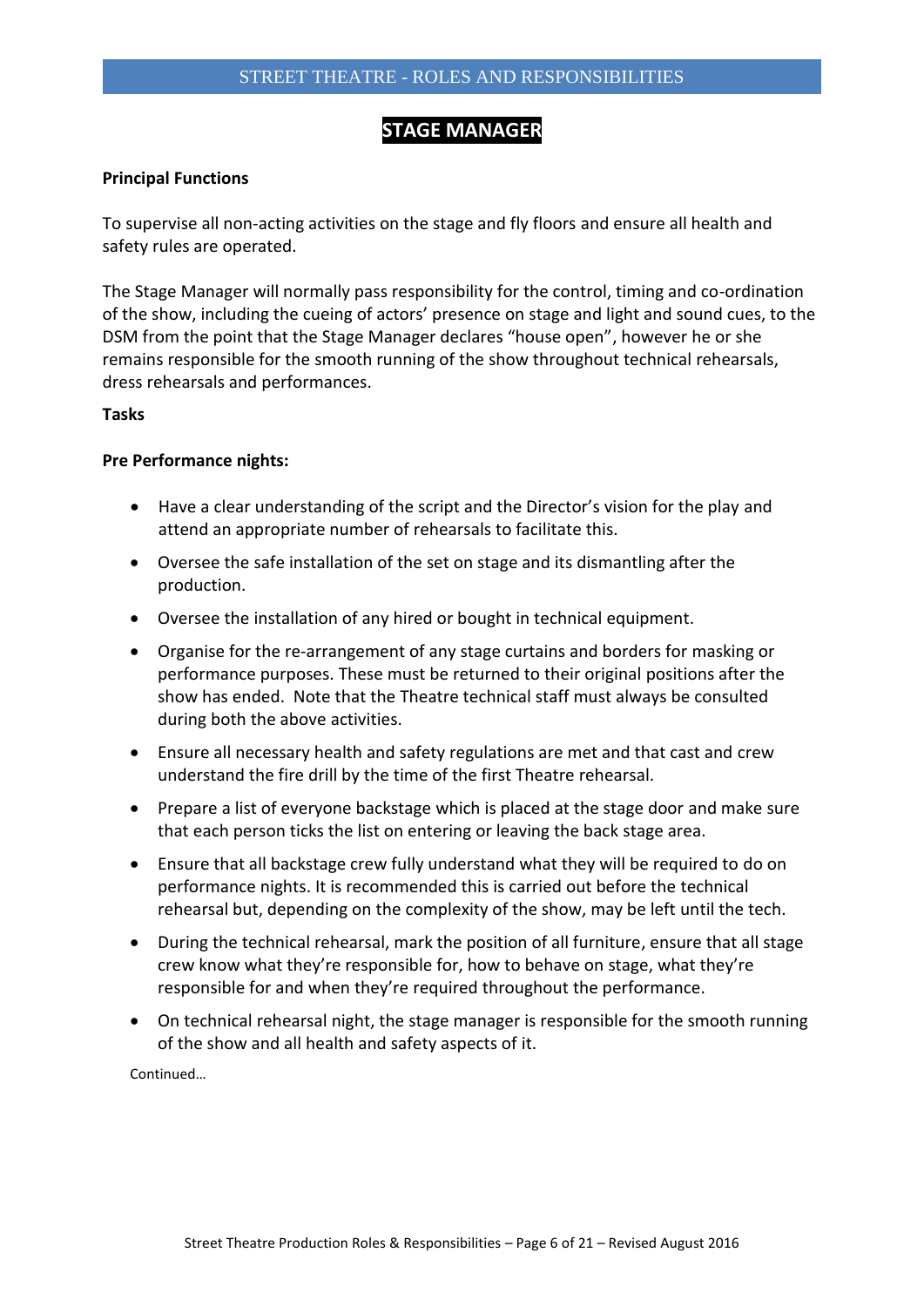# STREET THEATRE - ROLES AND RESPONSIBILITIES

## **Performance nights (including dress rehearsal):**

- Welcome the cast and backstage crew to the Theatre and make any announcements (e.g. not to leave valuables in dressing rooms, make sure stage door list has been signed, check that no one is backstage who is not involved in the production and any other health or safety notification).
- Check that all technical crew are present and in place.
- Check that all technical equipment is in good working order well in advance of the house opening.
- Oversee all activities on stage during a performance to check all set/furniture and prop changes are carried out timely and effectively.
- Check that the stage is correctly set and properties in place for the opening of the show.
- Advise all of the crew when the house is open and instruct them not to enter the stage.
- Check with the DSM that all technical people are in place.
- Give clearance to the DSM when the stage is in a state of readiness to open the show.
- Advise the crew when to change the set/furniture and check that all appropriate properties are positioned or removed as the show progresses.
- Ensure that the Stage Manager and/or the DSM are present on stage, *without exception,* from the time that the house is open until all actors and crew have left the stage at the conclusion of the show. If the SM and DSM are both absent from the stage, then it isn't being managed, meaning that essential communications from the lighting control box, sound desk, and front of house areas are lost.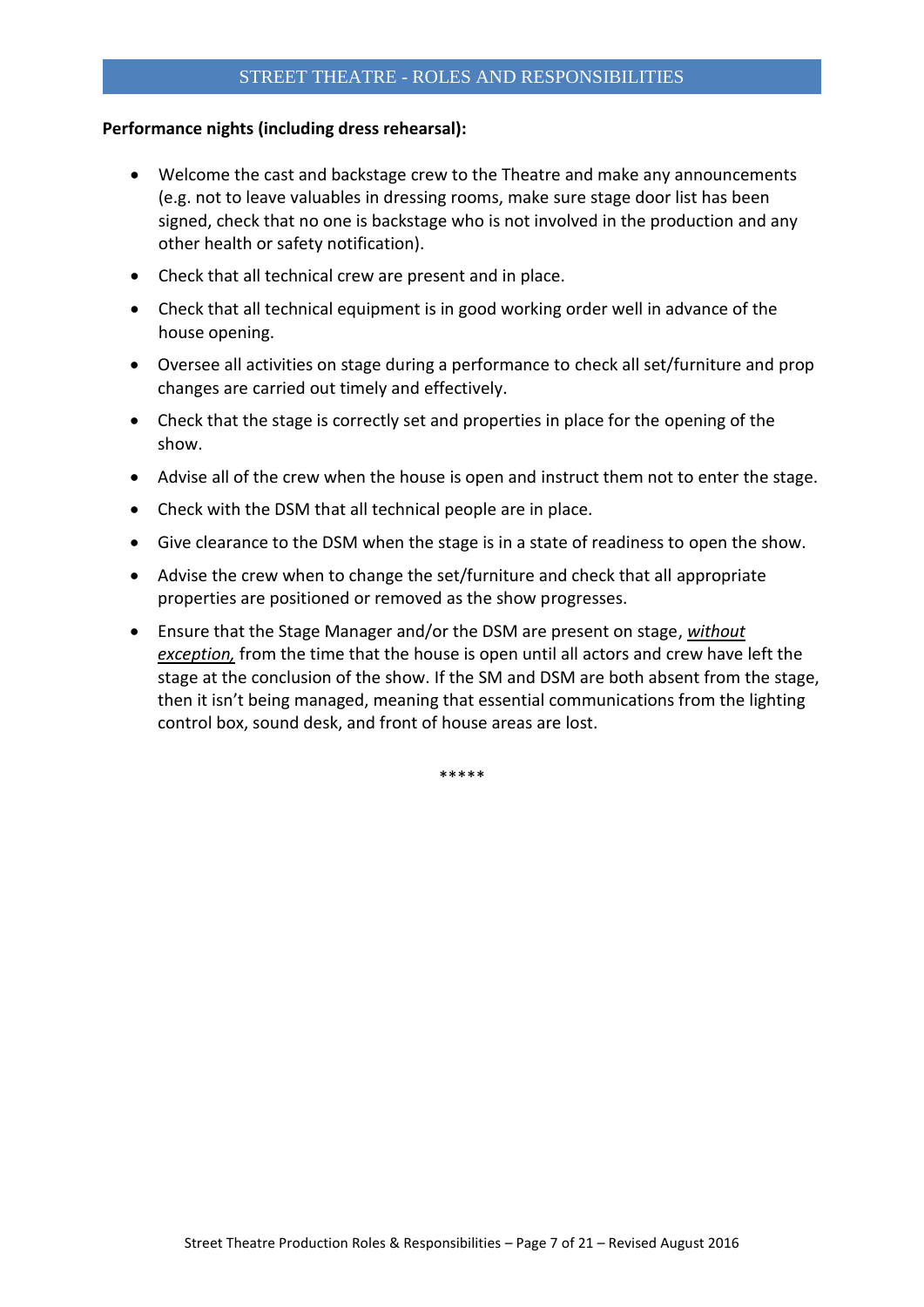# **DEPUTY STAGE MANAGER (DSM)**

# **Principal Functions**

To prepare a script noting any text amendments and listing all lighting, sound, music, set and furniture change cues. This is commonly referred to as the "Book" which runs the show. The book should be prepared in clear notation so that any other person could follow the cue instructions. At the request of the Director, the DSM may also be required to note cast positioning. Since these can be amended quite late in the rehearsal process, they should only be penciled in the book.

The Stage Manager will normally pass responsibility for the control, timing and co-ordination of the show, including the cueing of actors' presence on stage and light and sound cues, to the DSM from the point that the Stage Manager declares "house open", however he or she remains responsible for the smooth running of the show throughout technical rehearsals, dress rehearsals and performances.

On request from any member of the technical team or the Director, the DSM can stop the show in order for any aspect of it to be modified and/or re-run. It is the duty of the DSM to make sure all the members of the technical team are kept informed of all changes during this rehearsal.

# **Tasks**

 Have a clear understanding of the script and the Director's vision for the play and attend an appropriate number of rehearsals to facilitate this.

# **Pre Performance nights:**

- Attend all the rehearsals in the last 3 weeks before a show is performed to note all set/furniture changes.
- Mark all lighting and sound cues as determined by the respective designers in conjunction with the Director and technical crew.
- Although the SM is responsible for running the technical rehearsal, the DSM can also call for the tech to be stopped in order to re-run or amend a particular lighting, sound or other cues.

Continued…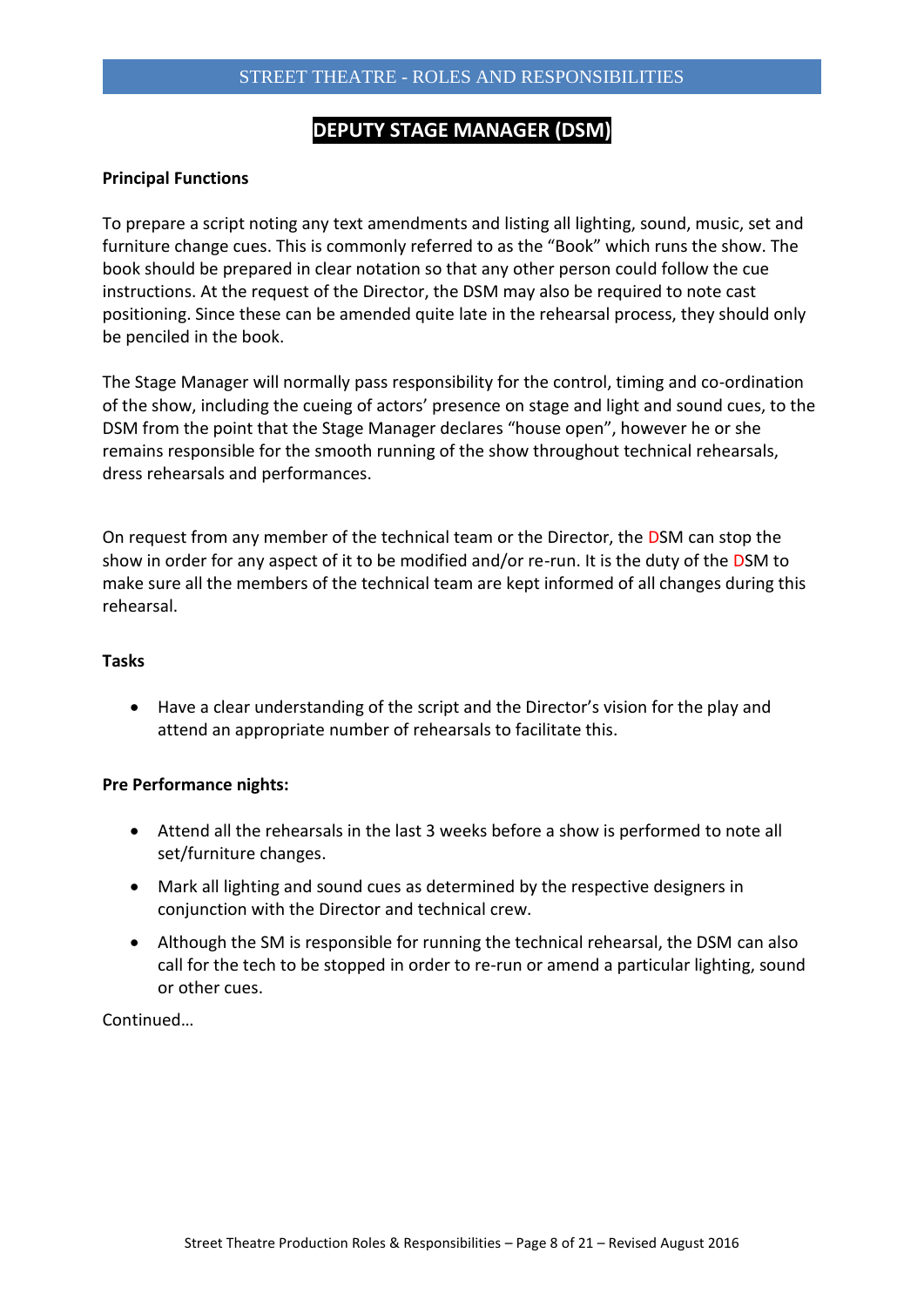# **Performance nights (including the dress rehearsal):**

 Deliver appropriate calls to the cast and crew pre curtain-up. Note that some of these calls are made 5 minutes earlier than the name of the call suggests to give all those involved in the show an opportunity to reach their opening positions in good time.

So, assuming that curtain up is planned for 7.30pm, the names and timing of calls would be as follows:

| <b>Time</b>                                     | <b>Event</b>                                                                                      | Call [Repeat each call twice.] |
|-------------------------------------------------|---------------------------------------------------------------------------------------------------|--------------------------------|
| 6.55pm                                          | 35 minutes to curtain up.                                                                         | This is your 30-minute call.   |
| $7.00pm$ (or<br>whenever<br>the house<br>opens) | The auditorium opens to audience<br>members.                                                      | The house is open.             |
| 7.05pm                                          | 25 minutes to curtain up.                                                                         | This is your 20 minute call.   |
| 7.15pm                                          | 15 minutes to curtain up.                                                                         | This is your 10 minute call.   |
| 7.25pm                                          | <b>Actors appearing during the first</b><br>few pages of Act 1 go to their<br>starting positions. | <b>Beginners to stage.</b>     |
| 7.30pm                                          | Curtain up.                                                                                       | [No call.]                     |

- Liaise with front of house personnel to open the auditorium.
- Start the show when the house is closed.
- Check all the necessary cast are present on stage and when clearance from the SM and front of house are given, instruct for the opening sequence of light/sound cues (including curtain opening where appropriate) to commence the show.
- Use the backstage communications system to pre-call all lighting, sound, fly floor and any other cues according in advance, as agreed with the various technicians, for example:
	- o For lighting cues: "Stand by LX10."
	- o For Sound cues: "Stand by sound 15."

The usual response from the lighting and sound technicians in these instances would be "Standing by." This is essential for the smooth running of the show.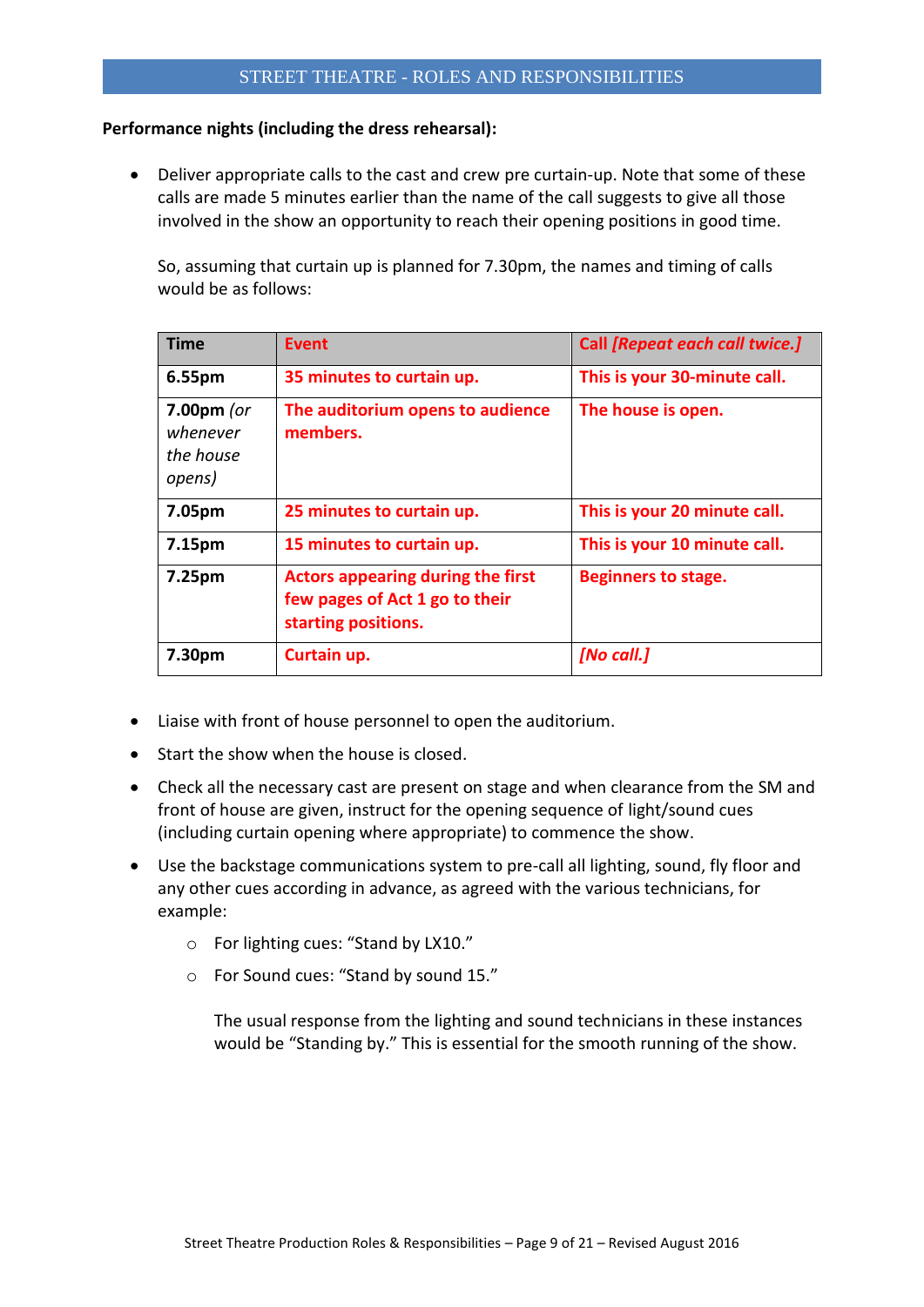- Call all lighting, sound, fly floor and any other cues according to the book, at the precise time they are required, and check they are executed.
- On clearance from the SM after each set change, restart the performance by calling the next appropriate cue.
- Call actors to the stage in good time for their entrances (normally 1 to 2 pages ahead of their required presence on stage).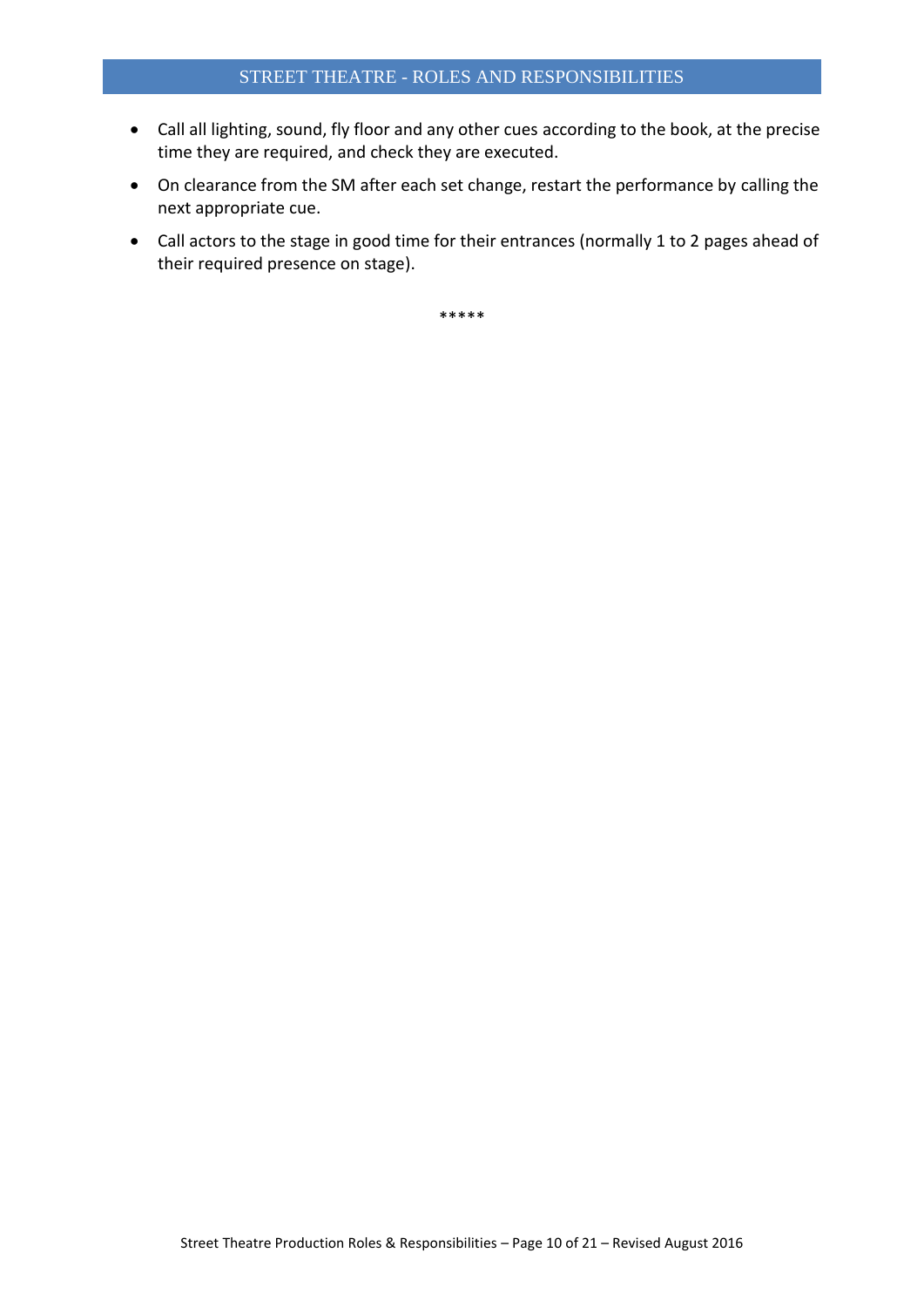# **SET DESIGNER/BUILDER**

## **Principal Functions**

Prepare a set design which meets the Director's requirements for period, colour scheme, entrances, exits and general layout.

#### **Tasks**

- Have a clear understanding of the script and the Director's vision for the play and attend an appropriate number of rehearsals to facilitate this.
- Prepare a drawing or model of the set and obtain the director's approval.
- Check what items of scenery are available from Street Theatre stocks and whether the cast or the committee can source any other items. The Producer can arrange an advertisement in the monthly newsletter. Reclamation sites are a good source of construction materials.
- Working closely with the show's producer, arrange an appropriate location for the show's set to be constructed.
- Decide what other items need to be hired, borrowed or bought. Costs to be cleared with the Producer. The publicity officer should be advised where items are borrowed in exchange for a mention in the programme, free advertisement or complimentary tickets.
- Arrange for the set to be constructed prior to delivery to the Theatre to ensure it fits together. This should be completed at least one week before the performance.
- Arrange for transport of the set to the Theatre for get-in date and return after the show back to the various sources.
- Arrange for a construction team to build (and dismantle) the set on stage.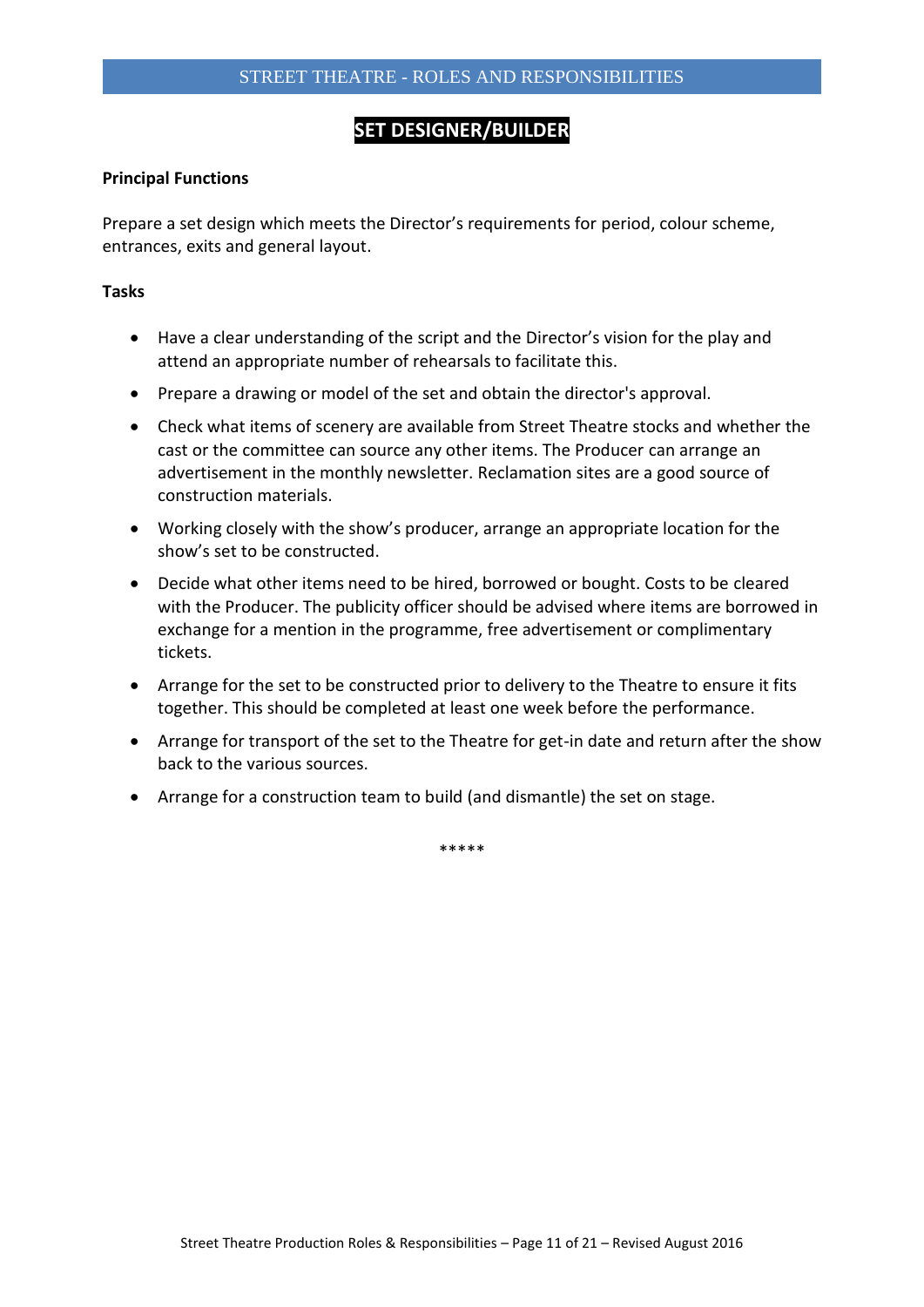# **LIGHTING DESIGNER & OPERATOR**

# **Principal Functions**

Prepare a lighting plot setting out the sequence of all lighting effects during a show.

# **Tasks**

 Have a clear understanding of the script and the Director's vision for the play and attend an appropriate number of rehearsals to facilitate this.

#### **Pre Performance nights**

- Attend some early rehearsals to gain an appreciation of the lighting requirements from the Director and by studying the script.
- Design a lighting plot and consult the Director for provisional approval.
- Refine the lighting plot through the rehearsal process, if necessary.
- Liaise with the Theatre technicians to check whether all the lighting requirements can be met. Prepare a list of lighting requirements not met by the Theatre and costs of hiring or buying. Gain approval of the Producer to this expenditure.
- Order the additional lighting components for delivery at the performance venue(s) at an agreed date with the venue's staff.
- During get-in day, organise for the lights to be rigged (this may be done earlier with the prior approval of the Theatre technicians) and then focused when the set has been constructed and correctly positioned.
- Plot all the lighting cues onto the lighting board.
- Pass the plot to the DSM for recording in the book.
- During the technical rehearsal make any fine adjustments to the plot, rigging or focusing as felt necessary. Inform the DSM of any changes to the plot.

# **Performance nights (including dress rehearsal):**

- Execute the lighting changes as instructed by the DSM during the course of the show.
- After the performance, arrange for the return of any hired equipment and settlement of costs.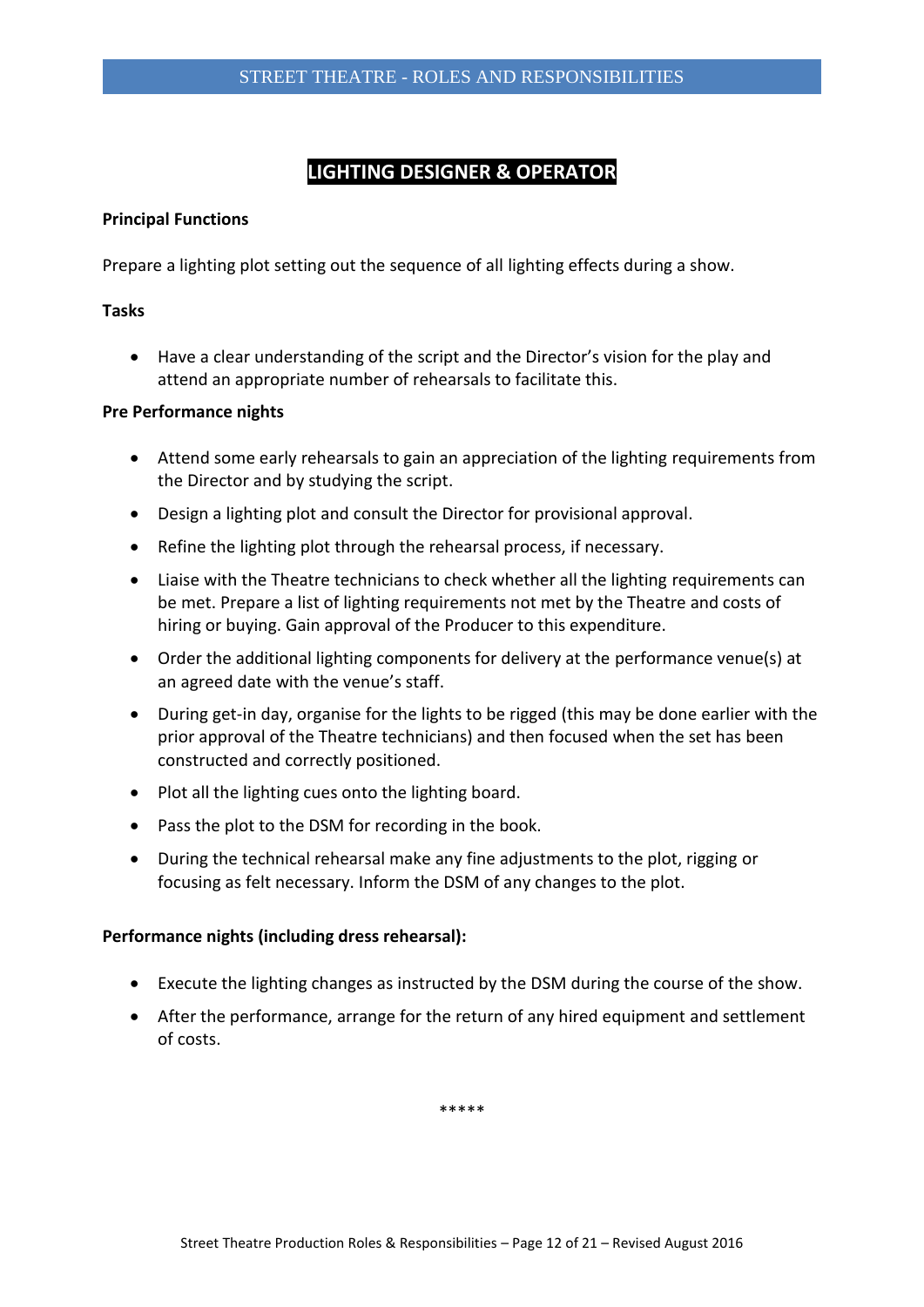# **SOUND DESIGNER & OPERATOR**

## **Principal Functions**

Prepare a list of all sound (including incidental music) requirements as requested by the Director and source these effects and, in all cases but particularly with regard to touring productions, source the equipment to reproduce them during live performance.

Record the effects (plus music, if appropriate) onto a suitable media for use in the theatre.

#### **Tasks**

 Have a clear understanding of the script and the Director's vision for the play and attend an appropriate number of rehearsals to facilitate this.

#### **Pre Performance nights:**

- Obtain recordings of the desired effects and music. Yeovil library has a good selection of sound effects and many can be downloaded from the internet.
- Ensure all license agreements for use of the effects are met.
- Prepare a sound plot and obtain the Director's approval to both this and the effects obtained.
- Record all sound effects on the appropriate media for the Theatre.
- The Director may require some of the effects during the rehearsal process. These may need to be recorded on a cassette or CD so that they can be played on a portable machine. The sound operator will need to attend rehearsals when the effects are required.
- Pass the sound plot to the DSM for inclusion in the book, and to the venue management for processing in line with the requirements of the Performing Rights Society (PRS) and other copyright owners.
- Ensure that all sound cues have been passed to the DSM.

#### **Technical, dress rehearsal and performance nights:**

- On technical rehearsal night, fix the various sound levels and record. These may need refinement during the dress and opening night.
- Execute sound effects as instructed by the DSM during the course of the show.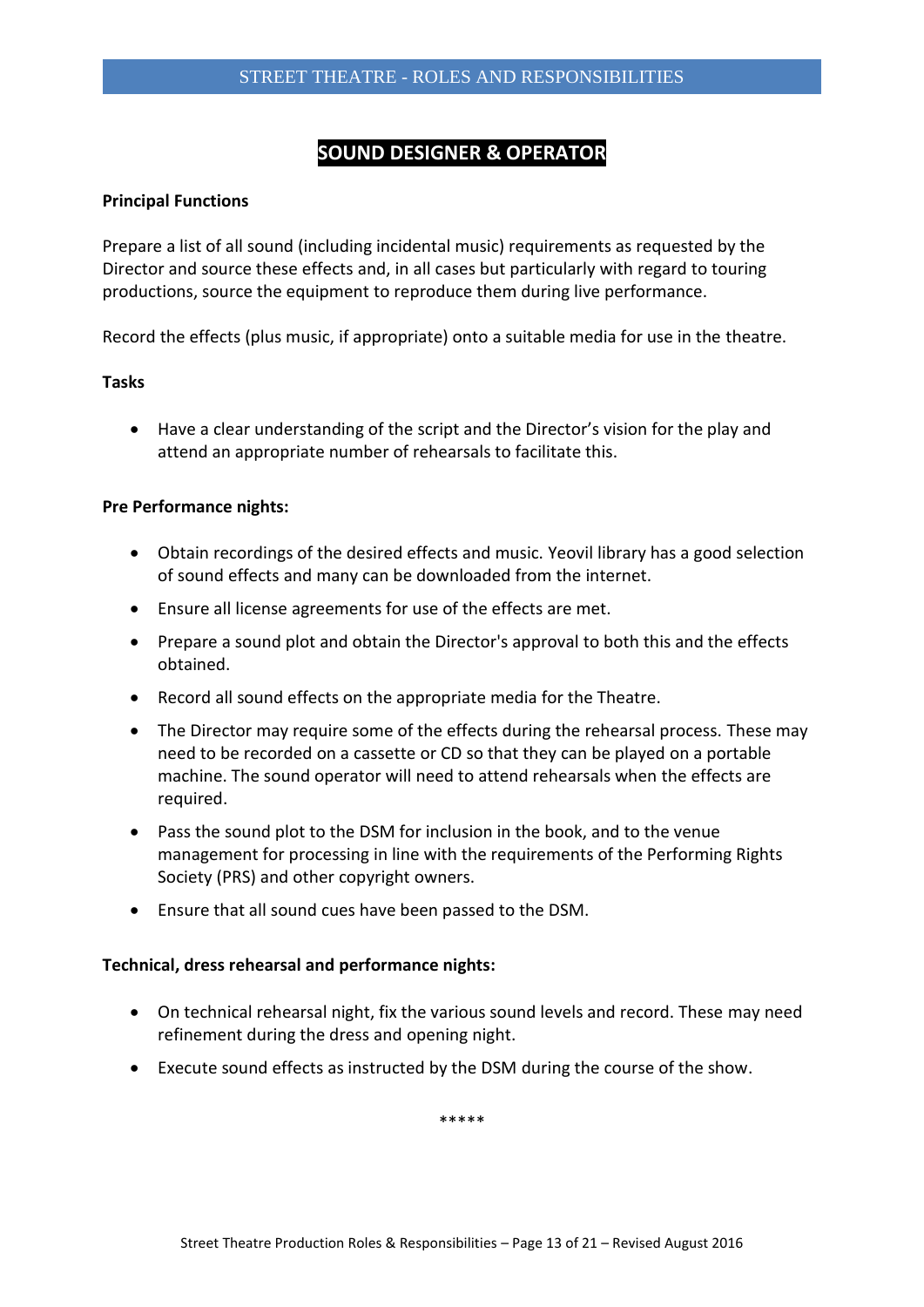# **COSTUME**

# **Principal Functions**

Dressing of all the cast in appropriately styled and period costumes for the setting of the show. This may also include wigs. The Wardrobe person may appoint assistants to help in this task.

# **Principal tasks:**

 Have a clear understanding of the script and the Director's vision for the play and attend an appropriate number of rehearsals to facilitate this.

# **Pre Performance nights**

- Agree the various features, style, colour and period of the costumes with the Director. Establish which members of cast require more than one costume.
- Prepare a list of all cast member's vital statistics including shoe, hat and glove sizes where required.
- Establish from the Producer whether the budget has been prepared with the view of hiring all or some of the costumes.
- If it has been foreseen that hiring is necessary:
	- $\circ$  Check what companies can supply the appropriate costumes and at what cost. If available, obtain photographs to show the Director or try to arrange for him/her to visit the company.
	- $\circ$  When the Director has chosen the preferred supplier, arrange the booking for the week of the show.
	- o If required, and hiring company in agreement, arrange for some costumes to be collected prior to the show for publicity photographs. Agree dates with the Producer.
- If only some of the costumes are to be hired, follow the same procedure as above.
- For all other costumes, check what is available from local sources (Wells Little Theatre and Somerton wardrobes). Check whether the membership or cast can supply any costumes.
- When obtained, check that costumes fit correctly and meet the Director's approval.
- Distribute costumes to cast in the weekend before the performance.
- In exceptional circumstances it may be necessary to find substitute costumes for the purpose of rehearsals. The Director should advise where this is necessary and from which date they are required.
- All costumes should be available for the technical rehearsal at the latest.

Continued…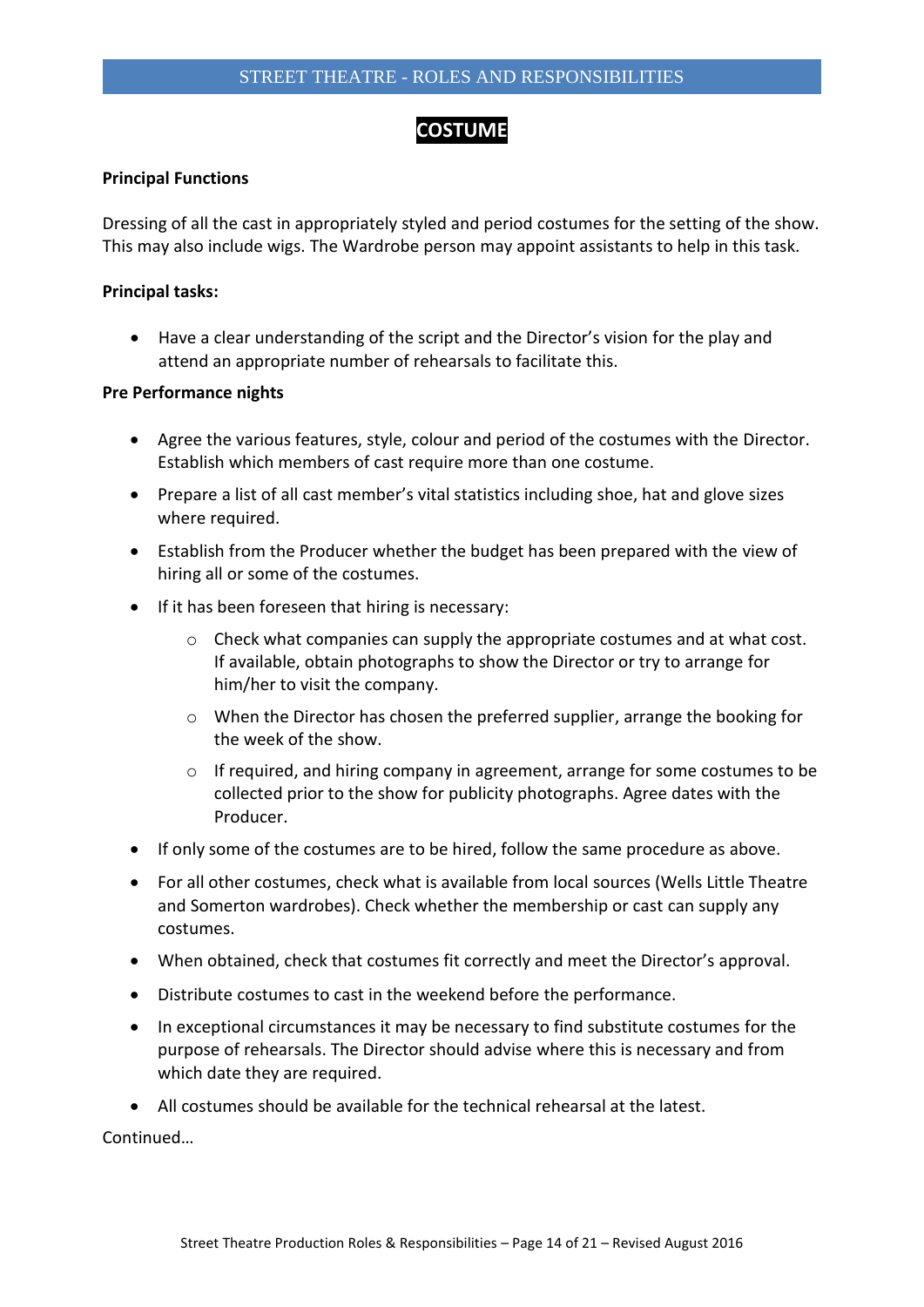# **Dress Rehearsal night:**

- Check all the cast are correctly attired and assist in any quick changes if requested.
- Agree and complete any final alterations.

#### **Performance nights:**

- Check all costumes are in good order and assist in quick changes.
- At the end of the show, check the inventory and condition of hired and/or loaned costumes. Repair as necessary.
- Arrange for return of all costumes and wigs. It is not normally necessary to have hired costumes cleaned, but loaned costumes should be returned in good order.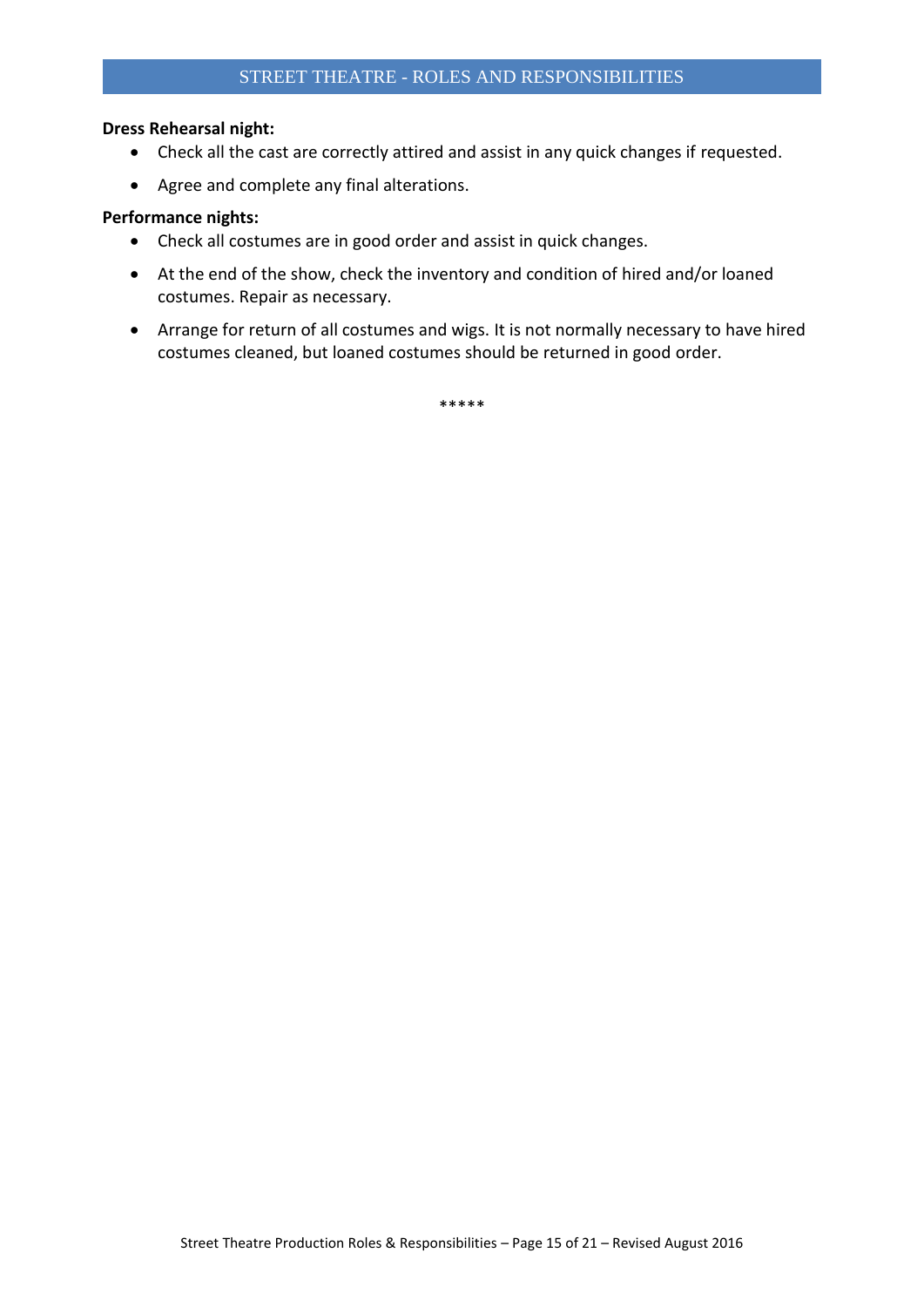# **HAIR & MAKE-UP**

## **Principal Functions**

- To design and apply all facial and body decoration as agreed with the Director.
- Depending on the number of cast members, the make-up designer may recruit assistants.
- Have a clear understanding of the script and the Director's vision for the play.

# **Tasks**

#### **Pre Performance nights**

- Have a clear understanding of the script and the Director's vision for the play and attend an appropriate number of rehearsals to facilitate this.
- Attend one or two of the final rehearsals to gain an appreciation of characterizations and the appropriate make-up.
- Check that the Street Theatre make-up boxes contain sufficient supplies of the required make-up for all performances including the technical and dress rehearsals.
- Order new stock if necessary.
- Test the proposed make-up on technical and dress rehearsals so that the Director can express any views. Refine as requested or considered necessary.

# **Performance nights (including technical and dress rehearsal):**

 Arrive at the Theatre (plus assistants) in good time to make-up all cast members before the commencement of the show.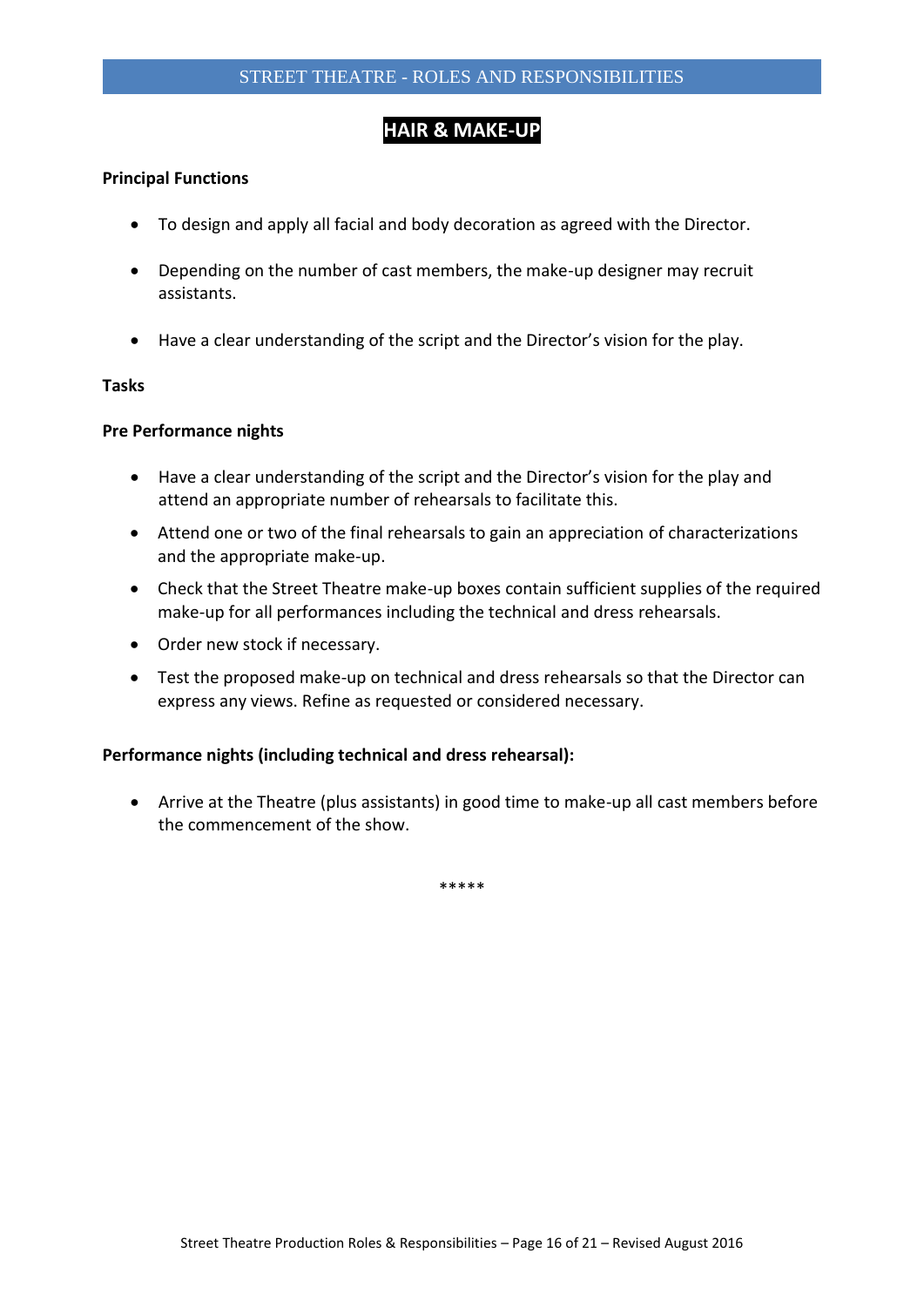# **PROPS & FURNITURE**

#### **Principal Functions**

Locate, hire, borrow or buy all the properties and items of furniture requested by the Director and ensure these are distributed or placed in appropriate positions during performances. He/she may recruit an assistant(s) as necessary.

 Have a clear understanding of the script and the Director's vision for the play and attend an appropriate number of rehearsals to facilitate this.

#### **Pre Performance nights:**

- Check what props are available from local sources or already held by Street Theatre.
- Check what items can be obtained through the cast and the membership. The Producer can arrange for a plea to be advertised in the monthly newsletter.
- Source all other items. Gain clearance from the Producer for any expenditure to hire and/or buy props as necessary.
- Produce a clear and accurate plan of precisely when props are required to be set on stage or delivered to actors and to ensure that stage hands are advised of precisely when and how they are delivered. Lists and timings should be clearly posted in the props area and props should be methodically laid out for ease of delivery to and removal from the stage.
- Ensure that actors are responsible for the safe keeping and timely production of personal props assigned to them.

#### **Notes**

- Period props or realistic weaponry will normally need to be hired.
- Reclamation centres can be a good source of props.
- Where items are loaned, the Publicity Officer should be advised in order to give credit in the programme or, possibly, a free advertisement.
- Check either directly with the Director or via the Producer what props are required during the rehearsal process and at what time they need to be available.
- Depending on the complexity of the property requirements, attend a number of rehearsals to draw up a plot of the prop changes and timings. There is no set rule for this. Some shows may have very few props and attendance at rehearsals could be minimal, others may need attendance at many more.

**Continued**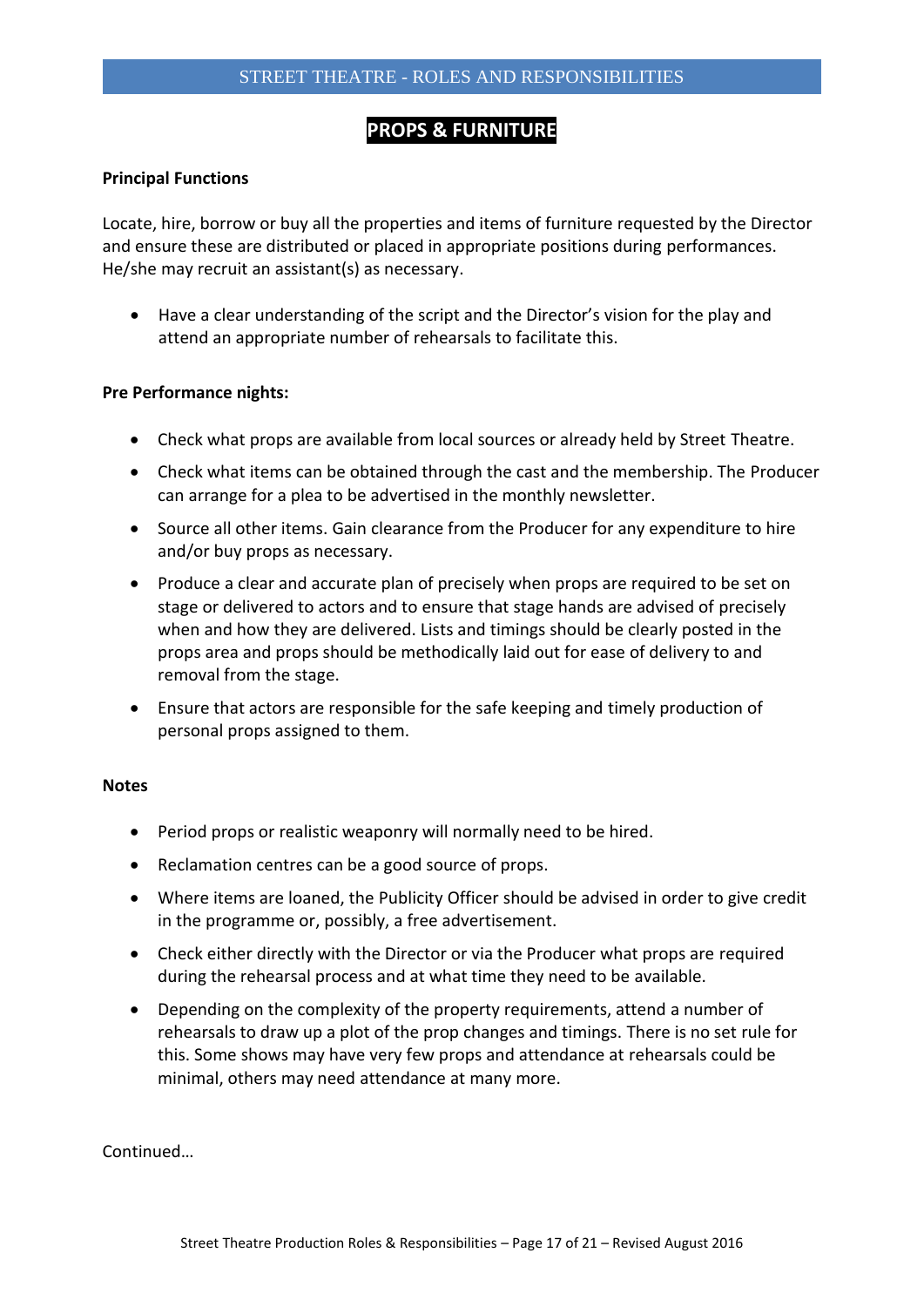## **Performance nights (including technical and dress rehearsals):**

- Check the inventory of properties.
- Make sure all properties which are needed for the start of the show are in position before the house opens.
- Cast members have all personal properties.
- All property changes during the show are carried out effectively.
- Check the inventory of props at the end of the show.
- Valuable and fragile properties are stored securely and any real or imitation weapons are locked up between performances.
- At the end of the show check the inventory of props.
- Arrange return of all items to the various sources.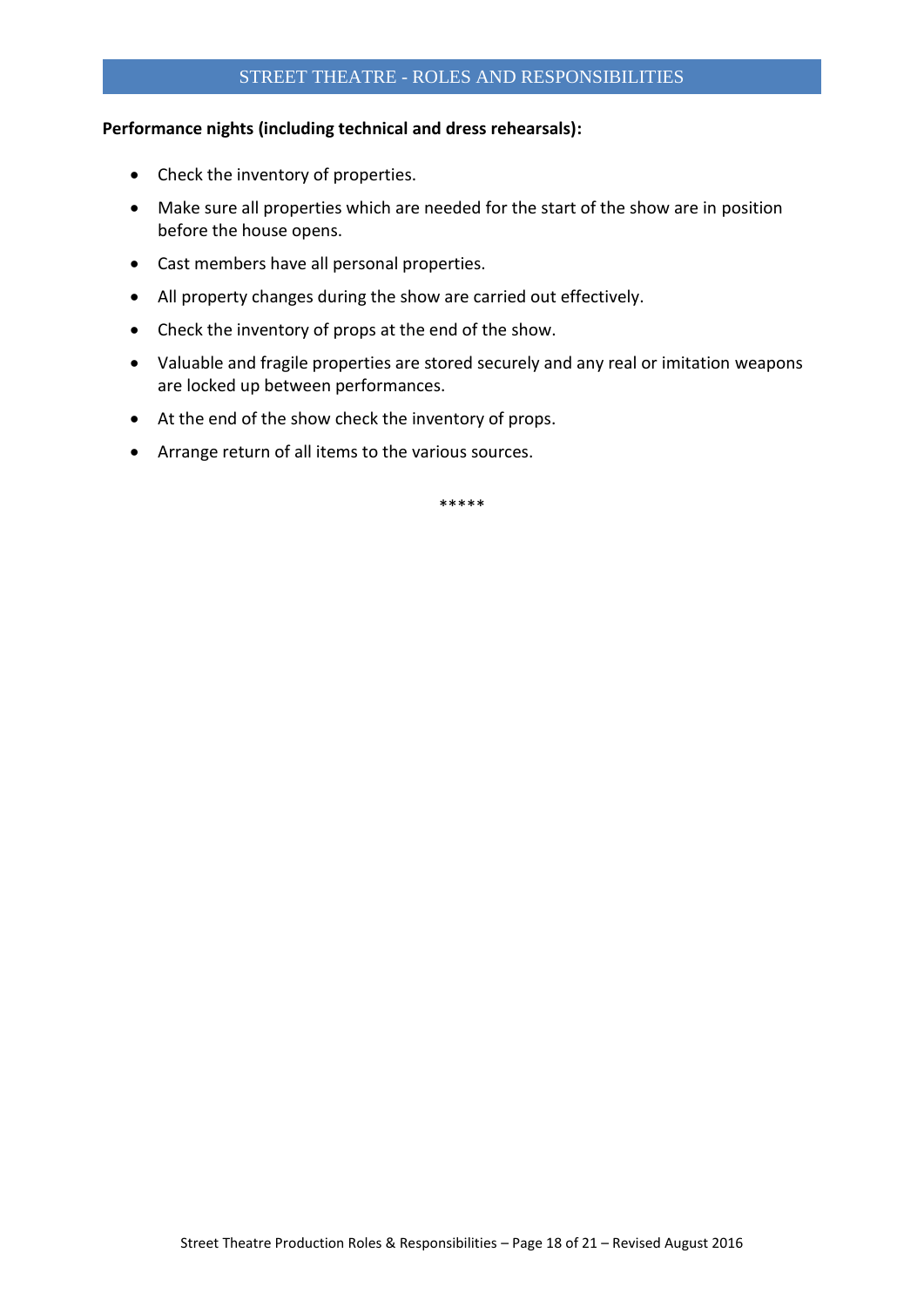# **PROMPT**

# **Principal Functions**

Responsible for giving prompts at any point during rehearsals or performances when a member of the cast forgets their next line.

## **Principal tasks:**

 Have a clear understanding of the script and the Director's vision for the play and attend an appropriate number of rehearsals to facilitate this.

#### **Pre Performance nights:**

- Attend all rehearsals once the Director has called for books down. This is not only to assist the flow of dialogue during the rehearsal process but also gives the Prompt a clear understanding of how the text is being delivered.
- Become sufficiently familiar with the delivery of each member of cast to distinguish a "pause" from "drying" and know which of the cast will find a way back without a prompt and who will need a prompt immediately.
- In conjunction with the Director, agree a convention for procuring a prompt.
- Inform the Director of any consistently misquoted lines during rehearsals.
- The Prompt should advise the cast where he/she is positioned on or in front of the stage during performances.

# **Performance nights (including technical and dress rehearsals):**

 Follow the action and dialogue of the play line by line to be able to give a prompt clearly and sufficiently loud for the cast to hear.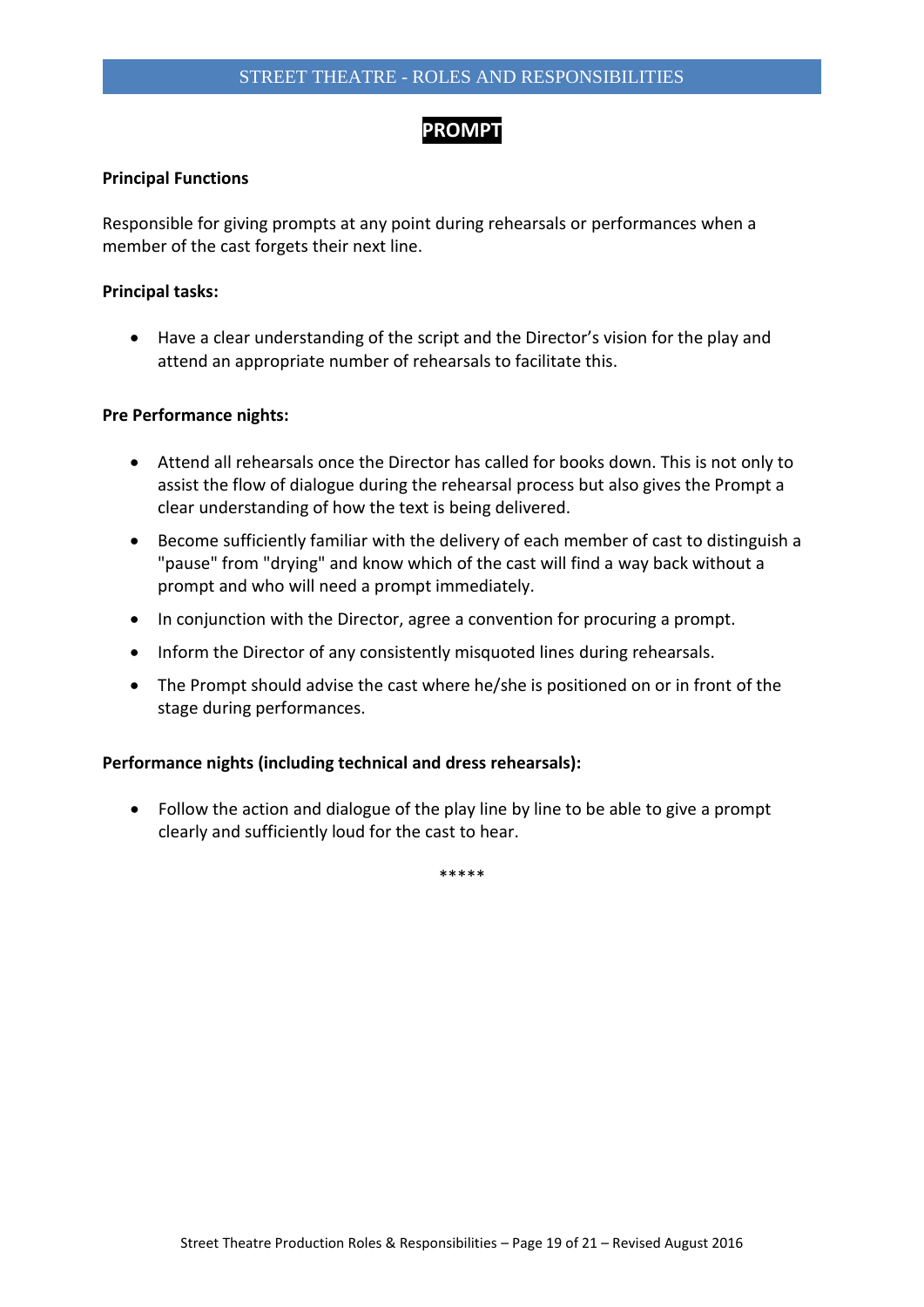# **ACTORS**

## **Principal Functions**

To perform, in both speech, manner and movement the part of a character as envisioned by the Director.

A role must only be accepted if the actor is available for all appropriate rehearsals, including technical and dress rehearsals and all performances. Some exceptions may be agreed by the Director where there is an acceptable reason for absence. In the event of illness, the Director must be notified as soon as possible so that contingency arrangements can be made for the performance is necessary.

Principal tasks:

- Have a clear understanding of the script and the Director's vision for the play and attend an appropriate number of rehearsals to facilitate this.
- Learn, verbatim, lines, moves and appropriate entrances and exits as directed.
- Manage and care for personal props.
- Follow all health and safety rules set down by the Stage Manager.

#### **Pre Performance nights**

- Study the character and agree interpretation with the Director.
- Become familiar with the set, furniture, props and how these change or move during in the course of the show.
- Make him/herself available for all necessary rehearsals, wardrobe fittings and photocalls.

# **Performance nights (including technical & dress rehearsals):**

- Arrive at the theatre at least one hour before curtain-up, regardless of when the first entrance occurs.
- Take personal responsibility for costumes and ensure that all personal items inappropriate for wearing on-stage (watches, earrings, rings, studs, etc.) are removed and to ensure that any personal body decoration is covered.
- Listen for calls to stage by the DSM, but note that it is the actor's responsibility to be in the right place at the right time.
- Remain silent and avoid getting in the way of stage crew whilst waiting to make entrances.